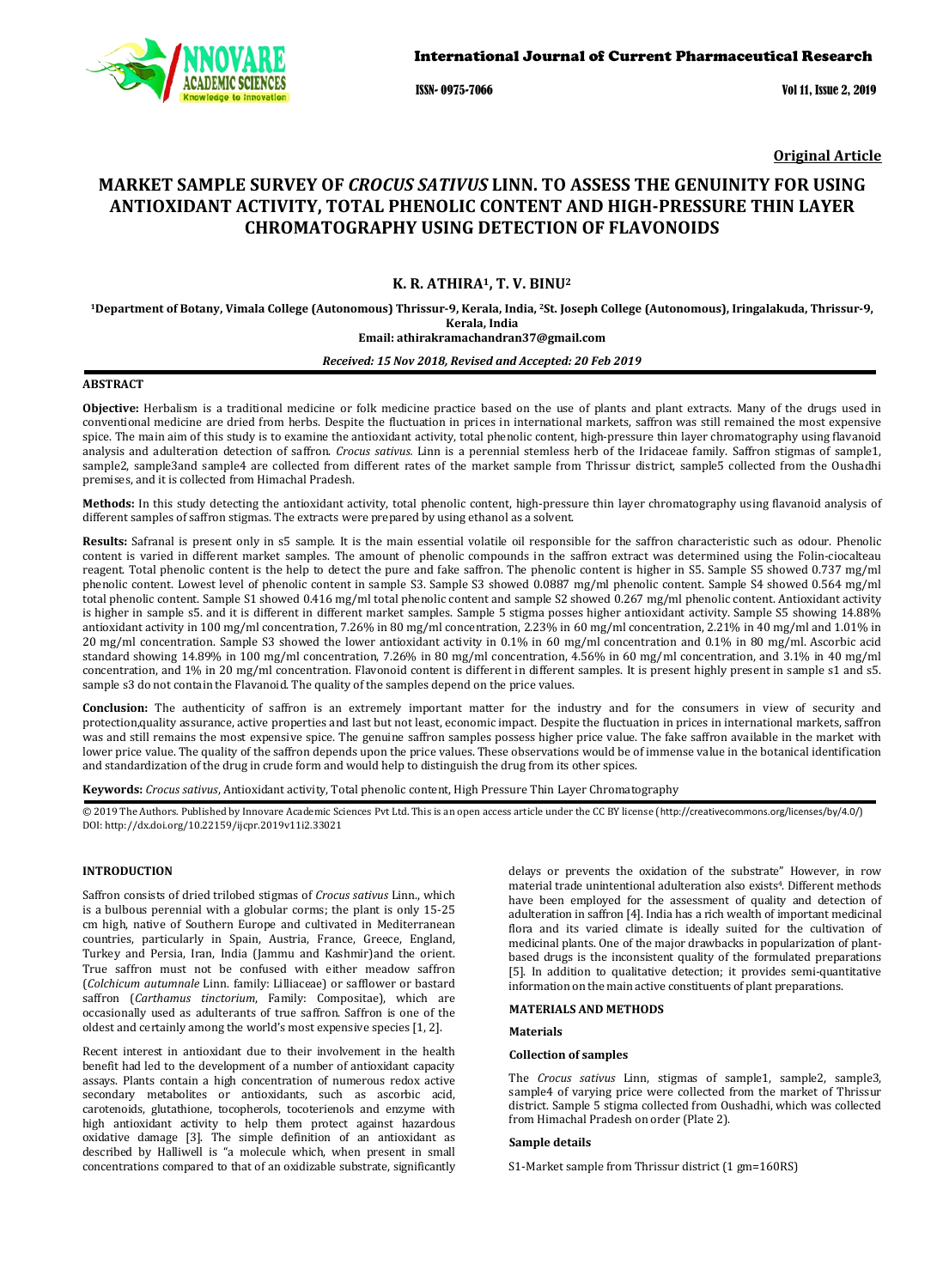S2–Market sample from Thrissur district (1 gm=100RS)

S3-Market sample from Thrissur district (1 gm=55RS)

S4-Market sample from Thrissur district (1 gm=300RS)

S5-Market sample from Himachal Pradesh (1 gm=1500RS)

Extraction: The extracts of samples were prepared by using the solvents water, ethanol and methanol.

### **TLC identity test-detecting the presence of saffranal [6]**

Macerate 1g dried powdered drug with 10 ml of n-hexane overnight. Filter and remove the solvent under reduced pressure. Dissolved the residue in 10 ml of n-hexane. It is the formation of the test solution. Standard solution is made up of dissolving 1 mg of safranal in 10 ml of n-hexane. Toluene: Ethyl acetate (9.3:0.7) using as a solvent system. Apply five micro ml of test solution separately on a precoated silica gel 60 F254 TLC plate of the uniform thickness of 0.2 mm. develop the plate in the solvent system in a twin through the chamber to a distance of 8 cm. spray the plate with anisaldehydesulphuric acid reagent and heat at 105 ° for 5 to 10 minute. Record the RF value and colour of the resolved bands [6].

### **Total phenolic content [7]**

The total phenolic content was expressed in milligrams of gallic acid equivalents per gram of extract. Prepare a stock solution (1 mg/ml) of the extract in methanol. From the stock solution, take suitable quantity of the extract into 25 ml volumetric flask and add 10 ml of water and 1.5 ml of folin ciocalteau reagent. Keep the mixture for 5 min and then add 4 ml of 20% sodium carbonate solution and makeup to 25 ml with double distilled water keep the mixture for 30 min and record absorbance at 765 nm. The total phenolic content was calculated with the help of standard curve equation and the formula given below.

Total phenolic content (%w/w) = (GAE×V×D×10-6 ×100)/W

Where, GAE–Gallic acid equivalent (µg/ml), V-Total volume of sample (ml), D-Dilution factor, W-Sample weight (gm).

### **Antioxidant activity**

### **DPPH radical scavenging assay**

This spectroscopic assay uses the stable radical, DPPH as a reagent. The Hydrogen atom or electron donating abilities of the compounds and some untainted compounds can be measured from the bleaching of the purple colored Methanol solution of 2,2-diphenyl-1-picrylhydrazyl (DPPH). Preparing the different concentrations of standard solution ascorbic acid, and preparing the plant extract solutions in ethanol and preparing the 0.3 mmol solution of DPPH in 100% ethanol to 1 ml of this solution add 3 ml of the sample extract. The same reaction mixture without the extract sample but with an equivalent amount of standard phosphate buffer should serve as control. Shake the mixture and allow to stand at room temperature for 30 min. Measure the absorbance of the reaction mixtures at 517 nm. determine the percentage scavenging activity at different concentrations [8].

## % of scavenging activity =  $A_0$ - $A_1/A_0$ \*100

A0=Absorbance value of the blank sample or control, A1=Absorbance of the test sample

### **High-pressure thin layer chromatography (HPTLC)-detection of flavonoids**

HPTLC is an enhanced form of thin layer chromatography (TLC). HPTLC enables simultaneous analysis of many samples in less time with better analytical precision and accuaracy. Flavonoid standard Rutin is used for the HPTLC method [8, 9]. The Samples are prepared by the given method such as, 0.5 gm of the sample is taken and adding 3 ml methanol and sonicate in 30 min. Then it is filtered and injected to HPTLC. 20×10 cm HPTLC plate (HPTLC silica gel 60 F254) was activated at 110 ° C for 30 minute uses.2000 µl of the extract was then applied as a single band of 180 mm length on the activated HPTLC plate. The Stationary phase is used as silica gel 60 F254, and HPTLC plates. Mobile phase is prepared by using Ethyl acetate: Glacial acetic acid: Formic acid: Water in the ratio (15:1.1:1.1:1). Solvent front is taken as 7 cm. After the successfull development, the plate was examined under UV chamber at 366 nm. it is detected under UV camber at 366 nm.



**Plate 2: Market samples of** *Crocus sativus* **Linn**

## **RESULTS**

# **TLC identity test-detecting the presence of safranal**

A band (Rf 0.437 and 0.87) corresponding to safranal is visible in both the standard and sample s5 test solution. Sample s1, s2, s3 and s4 does not showing the band corresponding to the safranal standard.

#### **Antioxidant activity**

### **DPPH radical scavenging activity**

The higher level of antioxidant activity showed in sample5, 14.88% in 100µg/ml. Ascorbic acid standard showing antioxidant activity in 14.89% and 7.26 %. Sample S5 showing the antioxidant activity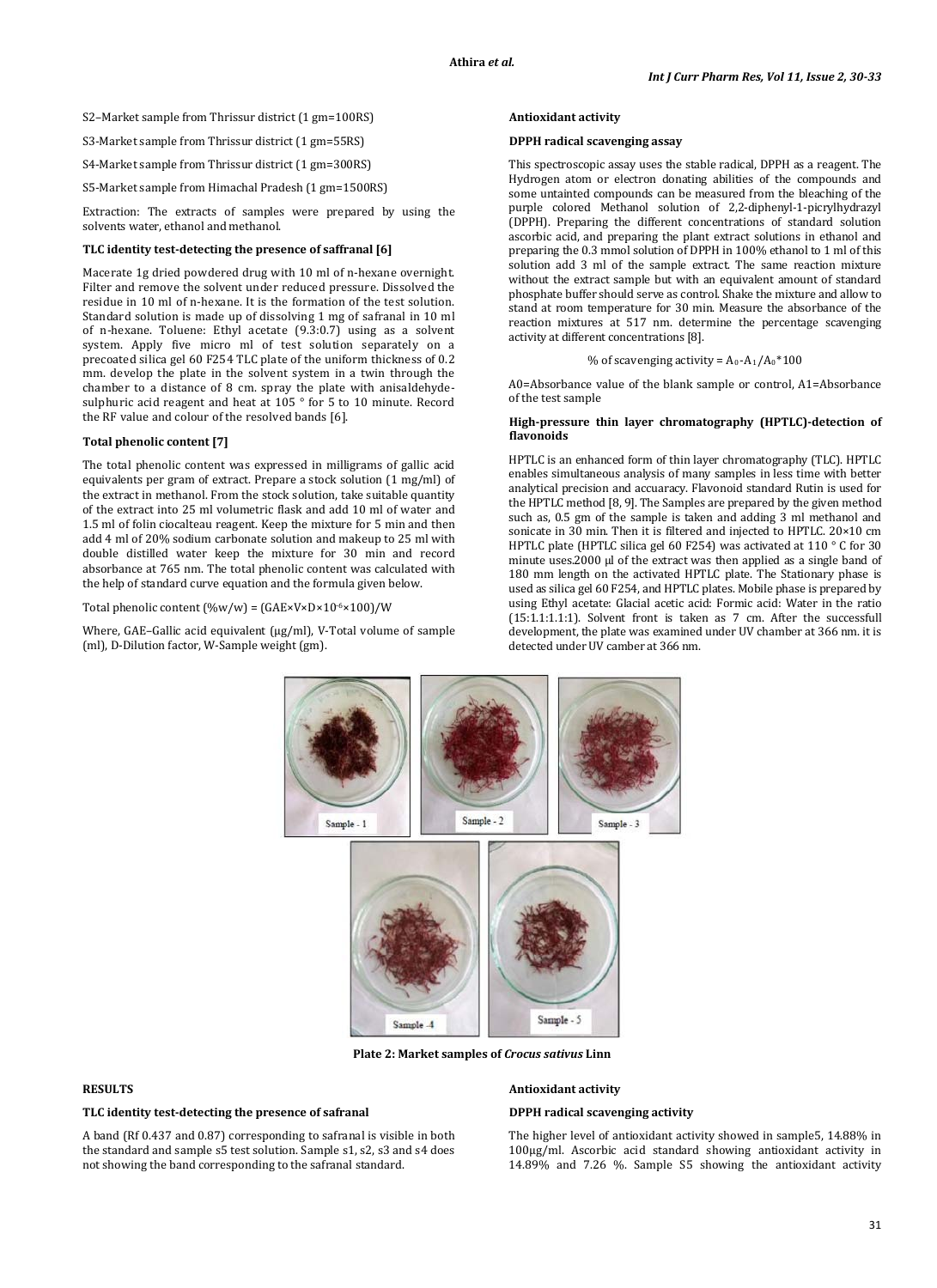equivalent to the Ascorbic acid standard in 80 µg/ml. Lowest level of antioxidant activity showed in sample S3.

**Table 9: High-pressure thin layer chromatography-detection of flavonoids**

| Lane        | <b>Rf</b> value | <b>Colour of the band</b> |
|-------------|-----------------|---------------------------|
| Lane1       | 0.23            | Green                     |
| Lane2       | 0.22            | Green                     |
| Lane3       | Not detected    | $\overline{\phantom{a}}$  |
| Lane4       | 0.22            | Green                     |
| Lane5       | 0.23            | Green                     |
| Rutin (STD) | 0.29            | Yellow                    |

Flavonoid content is different in different samples. It is present highly s1 and s5. sample s3 do not contain the Flavanoid. Previous studies Eshan, *et al.*, 2012. Showing the difference in phenolic compounds in stigma extracts. These studies reporting the different solvents affected the total phenolic and flavonoids content of the exact. flavanoid content is detected in sample 1, sample 2, sample 4, and sample 5. The sample 3 does not show the presence of flavonoid. Rutin standard showing the maximum Rf value 0.29 and maximum flavonoid percentage is 100%. Sample 5 showing starting Rf 0.22 and maximum Rf value 0.23 and maximum percentage of flavonoid content is 7.77%. Sample 4 showing starting Rf 0.17 and maximum Rf value 0.22 and maximum percentage of flavonoid content is 7.64%. Sample 1 showing starting Rf 0.20 and maximum Rf value 0.23 and maximum percentage of flavonoid content is 5.33%. Sample 2 showing starting Rf 0.19 and maximum Rf value 0.22 and maximum percentage of flavonoid content is 6.60%.

### **DISCUSSION**

### **TLC identity test-detecting the presence of safranal**

A band (Rf 0.437 and 0.87) corresponding to safranal is visible in both the standard and sample S5 test solution. Sample s1,s2,s3 and s4 did not show the band corresponding to the safranal standard. A band (Rf 0.64) corresponding to safranal is visible in both standards and test solution tracks [9]. These analytical method is simple, sensitive, rapid and specific safranal is a monoterpene aldehyde, formed in saffron by hydrolysis from picrocrocin during drying and storage. Safranal is present only in s5 sample. It is the main essential volatile oil responsible for the saffron characteristic such as odour.

### **Total phenolic content**

Phenolic content is varied in different market samples. The amount of phenolic compounds in the saffron extract was determined using the Folin-ciocalteau reagent. Total phenolic content is the help to detect the pure and fake saffron. The phenolic content is higher in S5. Sample S5 showed 0.737 mg/ml phenolic content. Lowest level of phenolic content in sample S3. Sample S3 showed 0.0887 mg/ml phenolic content. Sample S4 showed 0.564 mg/ml total phenolic content. Sample S1 showed 0.416 mg/ml total phenolic content and sample S2 showed 0.267 mg/ml phenolic content total phenolic contents results were expressed as milligrams of gallic acid equivalents per gram dry weight<sup>1</sup>. The saffron petal total phenolic content was 3.42 mg gallic acid/g dry weight<sup>1</sup>. Phenolic content equivalent to gallic acid per gram dry weight. Phenolic content of the ethanolic extract was compared between various tissue types and stigma was found to have higher phenolic content (8.28µg/g) followed by corm  $(7.07 \mu g/g)$  and leaf  $(5.62 \mu g/g)$  [10, 11].

# **Antioxidant activity**

### **DPPH radical scavenging activity**

Antioxidant activity is higher in sample s5. and it is different in different market samples. Sample 5 stigma posses higher antioxidant activity. Sample S5 showing 14.88% antioxidant activity in 100 mg/ml concentration, 7.26% in 80 mg/ml concentration, 2.23% in 60 mg/ml concentration, 2.21% in 40 mg/ml and 1.01% in 20 mg/ml concentration. Sample S3 showed the lower antioxidant activity in 0.1% in 60 mg/ml concentration and 0.1% in 80 mg/ml. Ascorbic acid standard showing 14.89% in 100 mg/ml concentration, 7.26% in 80 mg/ml concentration, 4.56% in 60 mg/ml concentration, and 3.1% in 40 mg/ml concentration, and 1% in 20 mg/ml concentration. Stigma showed the highest antioxidant activity followed by corm and leaf [11].

The activity of all the extracts was found to be concentration dependent and increased with increase in the concentration of the extract. DPPH and FRAP assay results revealed the antioxidant activities of saffron stigmas, however, the antioxidant activity was effected by the nature of the solvents used<sup>1</sup>. The DPPH method is a simple, practical and sensitive assay, which has been widely used to detect active antioxidants with scavenging capacity even in low concentration. The free radical scavenging activity (DPPH) assay indicated the study increase in the free radical scavenging activity by all the extracts and standards in the range of 0 to 300 mg/ml. The ability of antioxidants to react with DPPH which is a stable free radical and its conversion to α,α-diphenyl-β-picryl hydrazine is expressed in % DPPH inhibition. DPPH by accepting an electron loses its color and changes from purple to yellow. Discoloration degree indicates that the antioxidants possess scavenging potentials.

#### **HPTLC-high pressure thin layer chromatography-detection of flavonoids**

Flavonoid content is different in different samples. It is present highly present in sample s1 and s5. sample s3 do not contain the Flavanoid. Different solvents affected the total phenolic and flavanoids content of the extact<sup>1</sup>. The flavanoid contents were markedly higher in the important plant pigments [f](https://en.wikipedia.org/wiki/Biological_pigment)or flower coloration, producing yellow or methanolic extract,with a value of 5.88 mg rutin equivalent/g DW compared to the boiling water extract at 3.86 mg and ethanolic extract with a value of 2.91 mg rutin equivalent/g DW. Flavonoids are widely distributed in plants, fulfilling many functions. Flavonoids are the most red/blue pigmentation in petals designed to attrac[t pollinator a](https://en.wikipedia.org/wiki/Pollinator)nimals.

Flavanoid content is detected in sample 1, sample 2, sample 4, and sample 5. The sample 3 does not show the presence of flavonoid. Rutin standard showing the maximum Rf value 0.29 and maximum flavonoid percentage is 100%. Sample 5 showing starting Rf 0.22 and maximum Rf value 0.23 and maximum percentage of flavonoid content is 7.77%. Sample 4 showing starting Rf 0.17 and maximum Rf value 0.22 and maximum percentage of flavonoid content is 7.64%. Sample 1 showing starting Rf 0.20 and maximum Rf value 0.23 and maximum percentage of flavonoid content is 5.33%. Sample 2 showing starting Rf 0.19 and maximum Rf value 0.22 and maximum percentage of flavonoid content is 6.60%. saffron stigmas flavonoid contents were markedly higher in the methanolic extract,with a value of 5.88 mg Rutin equivalent/g DW compared to the boiling water extract at 3.86 mg and the ethanolic extracts with a value of 2.91 mg Rutin equivalent/g DW<sup>T</sup>. The maximum flavonoid content present in the ethanolic extracts of stigma (353±0.11) followed by corm  $(2.46\pm0.28)$  and leaf  $(1.61\pm0.12)$ . Sample S5 showed higher flavonoid content [11].

#### **CONCLUSION**

Safranal is a monoterpene aldehyde. Sample s5 showed the presence of safranal. Saffron stigma was found to posses antioxidant activity, hence saffron is a promising natural product. Phenolic and flavonoid content is higher in sample 5. Sample 5 is rich in flavanoids and phenols, therefore, might show higher antioxidant activity. These methods can be employed for assessing the genuinity of the market samples of Crocus sativus Linn. The authenticity of saffron is an extremely important matter for the industry and for the consumers in view of security and protection, quality assurance, active properties and last but not least, economic impact. Despite the fluctuation in prices in international markets, saffron was and still remains the most expensive spice. The genuine saffron samples possess higher price value. The fake saffron available in market with lower price value. The quality of the saffron depends upon the price values.